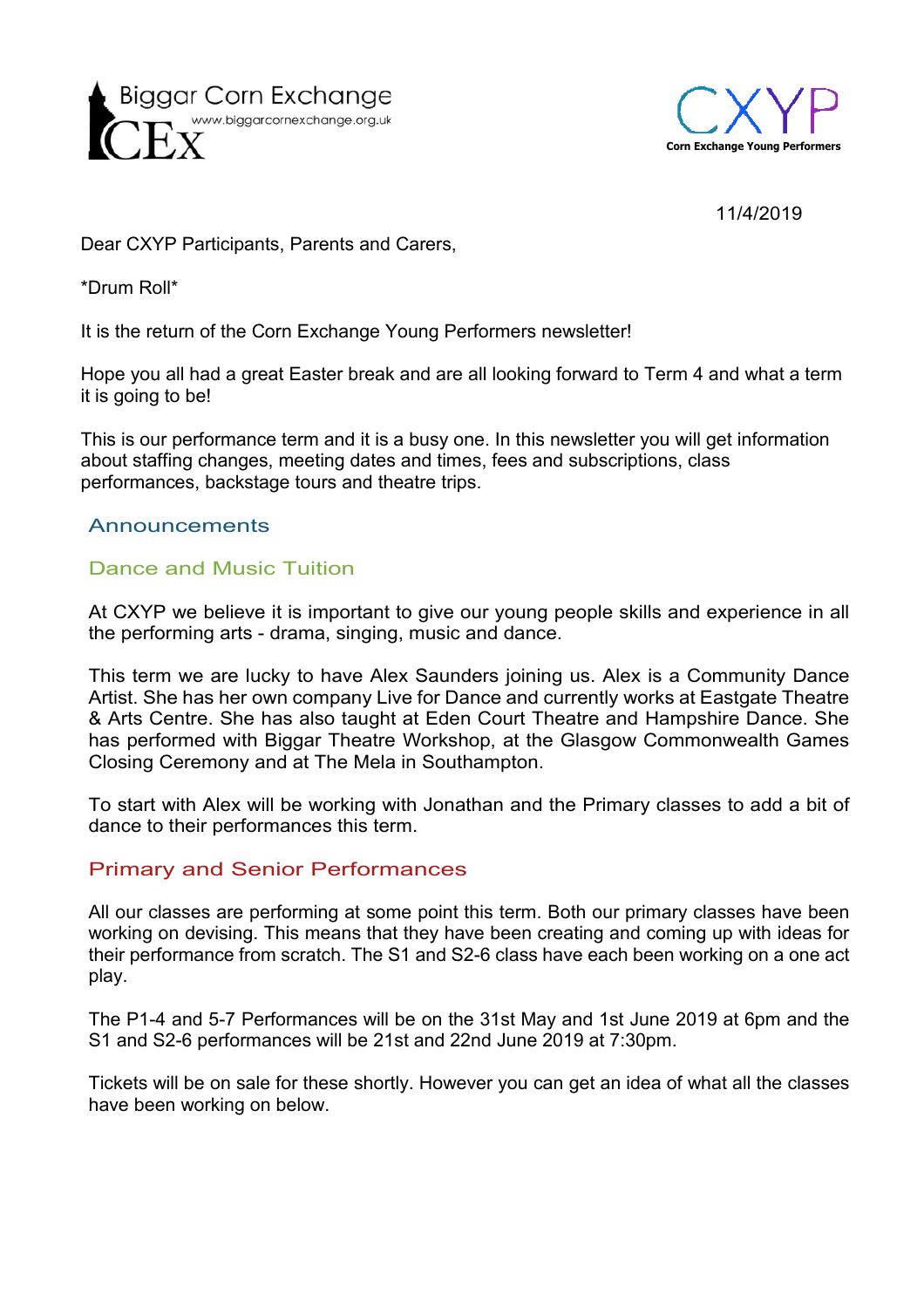# P1-4- A Journey through Crazy Worlds



The Primary 1- 4 Class have been exploring different worlds - underwater, sweetie and chocolate world and dancing unicorn world. Explorers will explore these worlds looking for pieces of a magical box. This performance will have a mix of puppetry, masks and imagination.

#### P5-7- Truce?

The Primary 5-7 Class have been exploring the theme of Good and Evil. There has been a group of people keeping these forces in check. The "Society of Sinisterly Evil" A party made up of everything evil in the world to promote everything evil in the world and the "Guild for the Graciously Good!" a party made up of everything good in the world to promote everything good in the world. This performance will include fairies, pringles, Dracula, pantomime princes, wicked witches, an evil maths teacher, bunnies and wizards. Can evil and good put aside their differences and work together? You will have to watch to find out!

### S1- "Sparkleshark" by Philip Ridley

The S1 Class has been working on a one act play - "Sparkleshark" by Philip Ridley. Fourteen-year-old Jake, the classroom 'geek', takes refuge on the roof of a tower block in order to write his stories. Before long other young people join him and the taunting begins. Although at first he endeavours to hide, he learns to fight back in the only way he knows how - storytelling. Soon the whole group is enmeshed in the story, enacting a fantastic tale which resonates with the dynamics of their own friendships and enmities.

#### S2-6 - "Our Day Out" by Willy Russell

The S2-6 class is working on "Our Day Out" By Willy Russell. This is an account of a school trip for students from a remedial class: hilarious, chaotic and lively, but tinged with the suggestion that the disadvantaged children have little else to look forward to. Mrs Kay's 'Progress Class' are unleashed for a day's coach trip to Conway Castle in Wales, stopping off at the café, the zoo, the beach and the funfair, the children taking advantage of the numerous opportunities to bicker, fool around, steal and get lost. Russell presents an exuberant celebration of the joys and agonies of growing up and being footloose, fourteen and free from school.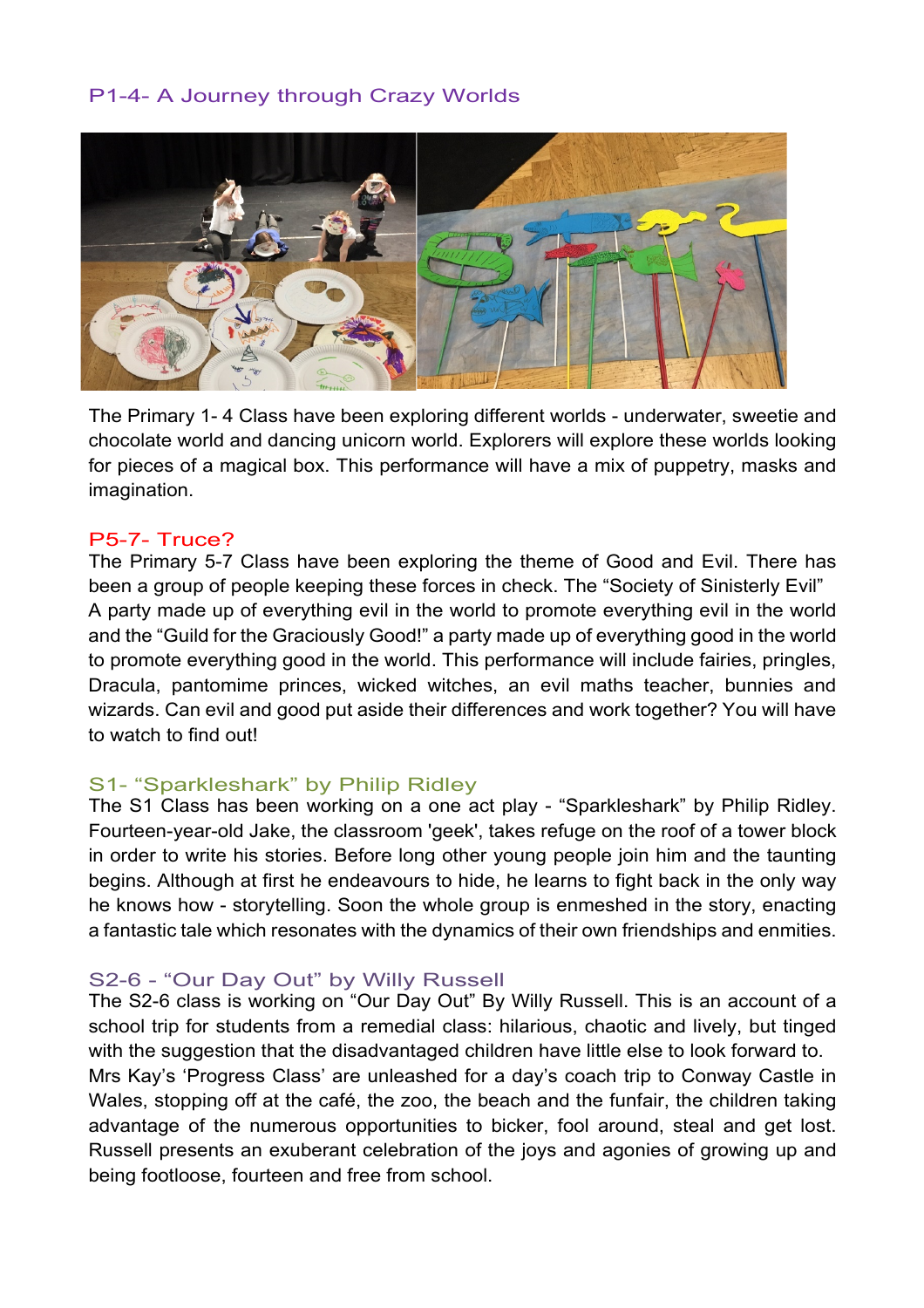# Rehearsal Schedules

Given it is performance term for all groups, by its very nature it will be very different from the last few terms. Please find below a list of key dates and meeting times for all the Primary and S1 Classes. As we get closer to the performance week we will be holding some extra rehearsals. We understand that your child may have other commitments but if they can attend these sessions it will greatly help in pulling together the performances.

| <b>CXYP- Term 4- Primary Classes Meeting Times</b>                                          |
|---------------------------------------------------------------------------------------------|
| Tuesday 16th April Normal Meeting Time P1-4- 3:15pm - 4:15pm- Biggar Corn Exchange          |
| P5-7 4:30pm - 6:00pm                                                                        |
| Tuesday 23rd April Normal Meeting Time P1-4- 3:15pm - 4:15pm- Biggar Corn Exchange          |
| P5-7 4:30pm - 6:00pm                                                                        |
| Tuesday 30th April Normal Meeting Time P1-4-3:15pm - 4:15pm- Biggar Corn Exchange           |
| P5-7-4:30pm - 6:00pm                                                                        |
| Sunday 5th May Extra Rehearsal P1-4 1-2pm- Legion Hall, Biggar                              |
| P5-7 2-4pm                                                                                  |
| Tuesday 7th May Normal Meeting Time P1-4-3:15pm - 4:15pm- Biggar Corn Exchange              |
| P5-7-4:30pm - 6:00pm                                                                        |
| Sunday 12th May Extra Rehearsal P1-4 1-2pm- Legion Hall, Biggar                             |
| P5-7 2-4pm                                                                                  |
| Tuesday 14th May Normal Meeting Time P1-4-3:15pm - 4:15pm- Legion Hall, Biggar              |
| P5-7-4:30pm - 6:00pm                                                                        |
| Sunday 19th May Extra Rehearsal P1-4 1-2pm- Biggar Corn Exchange                            |
| P5-7 2-4pm                                                                                  |
| Tuesday 21 <sup>st</sup> May Normal Meeting Time P1-4-3:15pm - 4:15pm- Biggar Corn Exchange |
| P5-7-4:30pm - 6:00pm                                                                        |
| Tuesday 28th May Primary Show Technical Rehearsal P1-4 3:15- 4:30pm Biggar Corn Exchange    |
| P5-7 4:30-6 pm                                                                              |
| Wednesday 29th May Primary Show Dress Rehearsal P1-4 3:30- 5pm Biggar Corn Exchange         |
| P5-7 5-7pm                                                                                  |
| Friday 31st May Primary Show 1- Both Classes- Call Time 4pm - Biggar Corn Exchange          |
| Show-6-7pm                                                                                  |
| Saturday 1st June Primary Show 2- Both Classes- Call Time 4pm - Biggar Corn Exchange        |
| Show-6-7pm                                                                                  |
| Tuesday 5th June Normal Meeting Time P1-4-3:15pm - 4:15pm- Biggar Corn Exchange             |
| P5-7-4:30pm - 6:00pm                                                                        |
| Tuesday 11th June-NO SESSION (BIGGAR GALA WEEK)                                             |
| Tuesday 18th June Normal Meeting Time P1-4-3:15pm - 4:15pm- Biggar Corn Exchange            |
| P5-7-4:30pm - 6:00pm                                                                        |
| Tuesday 25th June Joint Party Night (All classes together) 4-6pm- Biggar Corn Exchange      |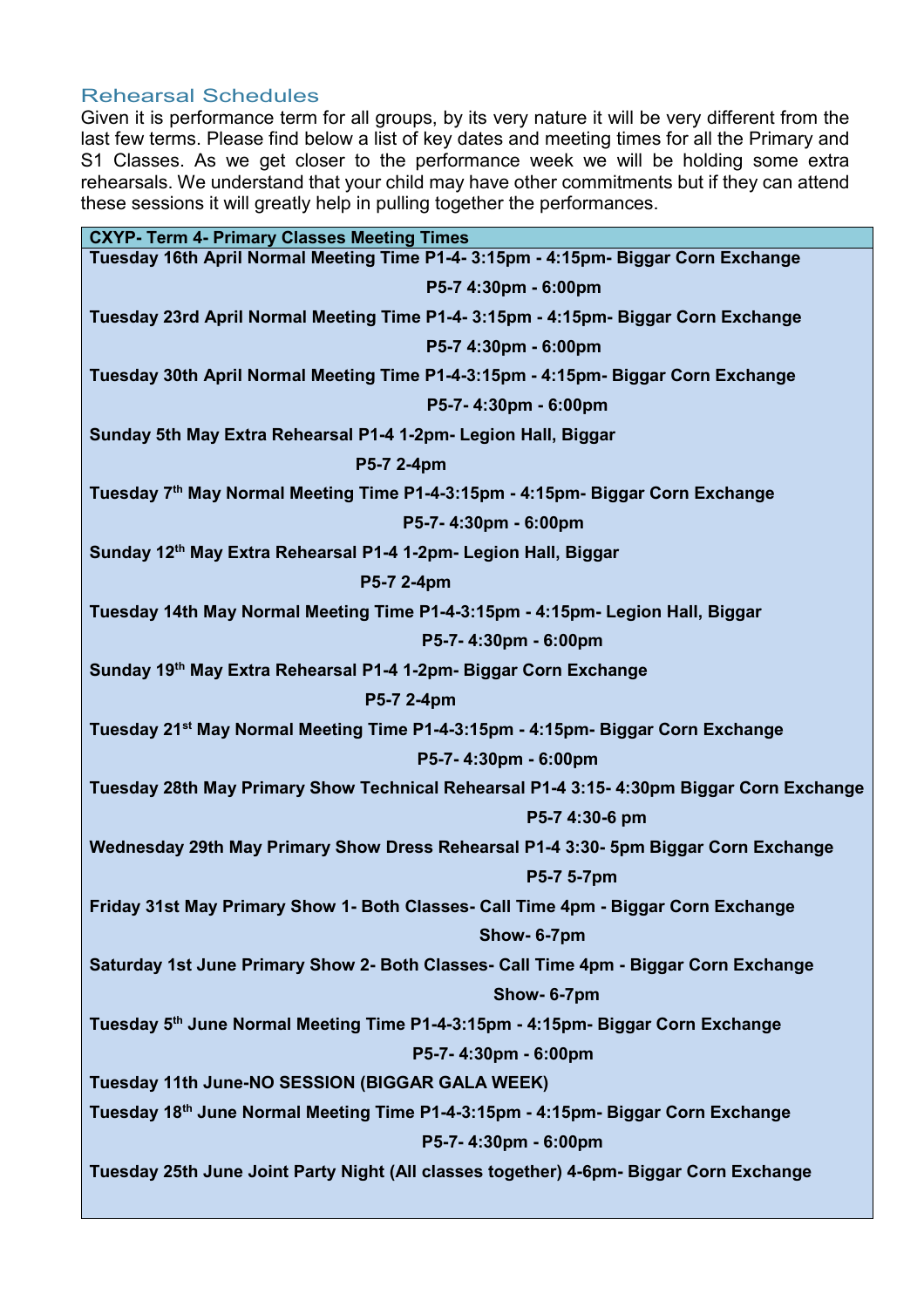#### **CXYP- Term 4- S1 Class Meeting Times**

**Tuesday 16th April- Normal Meeting Time- 6-7:30pm- Biggar Corn Exchange Tuesday 23rd April- Normal Meeting Time- 6-7:30pm- Biggar Corn Exchange Tuesday 30th April- Normal Meeting Time- 6-7:30pm- Biggar Corn Exchange Tuesday 7th May- Normal Meeting Time- 6-7:30pm- Biggar Corn Exchange Tuesday 14th May- Normal Meeting Time- 6-7:30pm- Legion Hall, Biggar Tuesday 21st May- Normal Meeting Time- 6-7:30pm- Biggar Corn Exchange Tuesday 28th May- Normal Meeting Time- 6-7:30pm- Biggar Corn Exchange Tuesday 4th June - Normal Meeting Time- 6-7:30pm- Biggar Corn Exchange Sunday 9th June- Extra Rehearsal 1-4pm- Biggar Corn Exchange Tuesday 11th June - Extended Meeting Time- 4:30-7:30pm- Biggar Corn Exchange Monday 17th June – Extra Rehearsal- 4:30 -7:30pm- Biggar Corn Exchange Tuesday 18th June – Technical Rehearsal- 5-8pm- Biggar Corn Exchange Wednesday 19th June – Dress Rehearsal- 4:30 -7:30pm- Biggar Corn Exchange Friday 21 June- Performance 1- Call time- 5:30- Biggar Corn Exchange Show- 7:30- 9:30 Saturday 22 June- Performance 1- Call time- 5:30- Biggar Corn Exchange Show- 7:30- 9:30**

**Tuesday 25th June Joint Party Night (All classes together) 4-6pm- Biggar Corn Exchange**

#### Backstage Tour



Some of our S2-6 Class will be going on a backstage tour of the Edinburgh Festival Theatre in June. They will get a great chance to go behind the scenes; see the workings of the theatre and learn about its interesting history.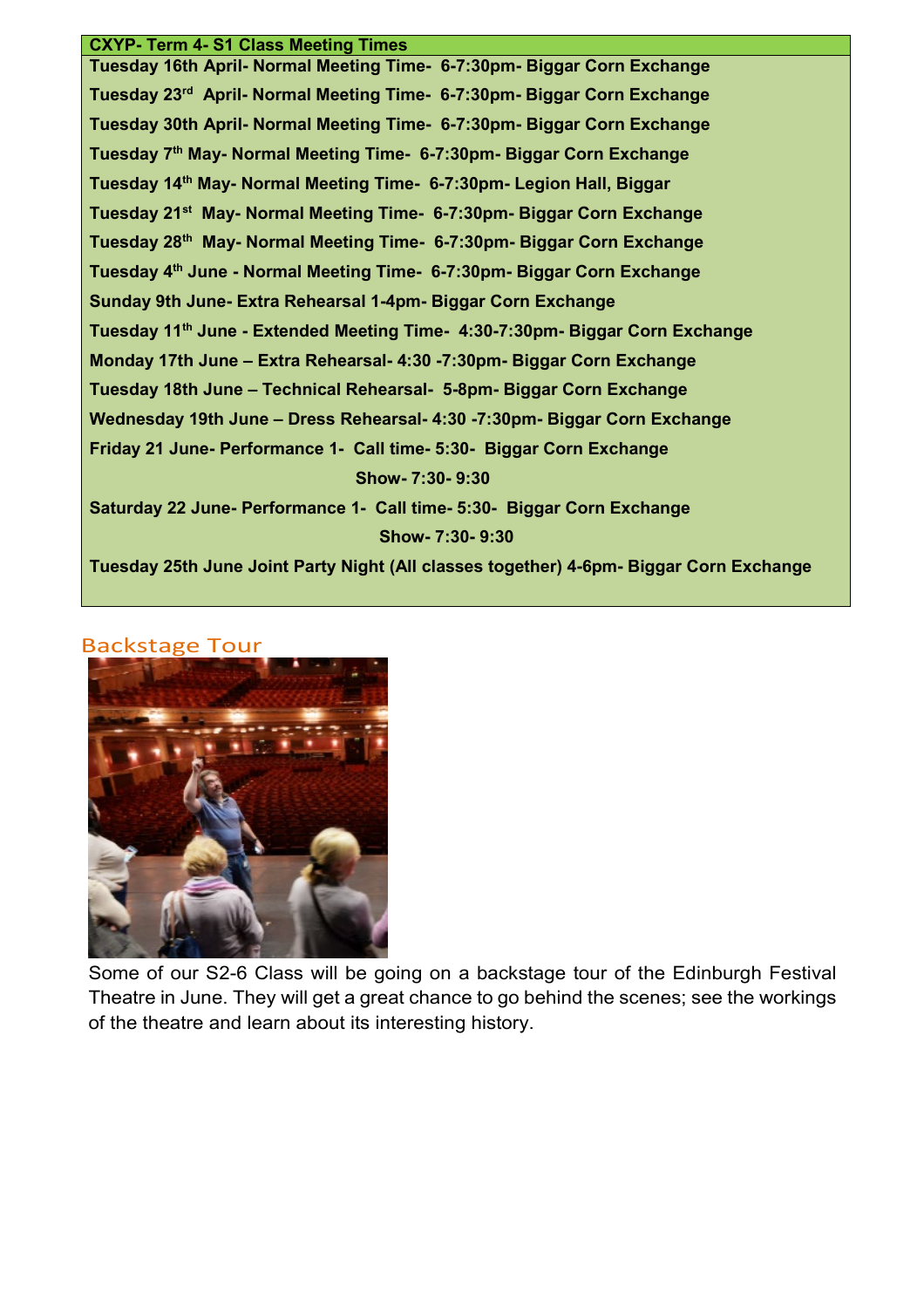# Goodbye and Thank You Sam!



At the beginning of last term we said goodbye to Sam Swinton. He has been a group leader at CXYP for many years, teaching all classes at some stage but most recently he has been working with the S2-6 Class.

Sam had this to say-

"*It has been nearly five years since I started working with this terrific bunch of young people back in 2014. Since then, we have:*

- *Flown to New York*
	- *- Scouted for Big Foot*
	- *- Humbugged Christmas*
	- *- Grappled with "Illucinations"*
	- *- Navigated the life of a 13 & 3 1/4 year-old intellectual.*

*All onstage, of course.*

*I can honestly say that I will miss this group enormously. They have been such a joy to lead. I'd like to take this opportunity to thank all the parents and carers who have supported me over the years. You have always made me feel welcome and appreciated.*

*I look forward to seeing what this group will do next- for once, as an audience member! How exciting...* 

*For now though, thank you and farewell."*

The management team would like to thank Sam for all his time, dedication and commitment to CXYP over the years. We wish him all the best!

David Ross is back as the new group leader for the S2-6 class. David is a graduate of Queen Margaret University and has worked and volunteered in youth theatre for the past decade, mainly throughout East Lothian. Within the amateur theatre sector, David directed Musselburgh Amateur Musical Association (MAMA) for three years. He is currently the Director of Loretto Youth Players. David also tutors extensively through the East Lothian Youth Theatre (ELYT), and the Brunton Youth Theatre (BYT) based at the Brunton Theatre, Musselburgh.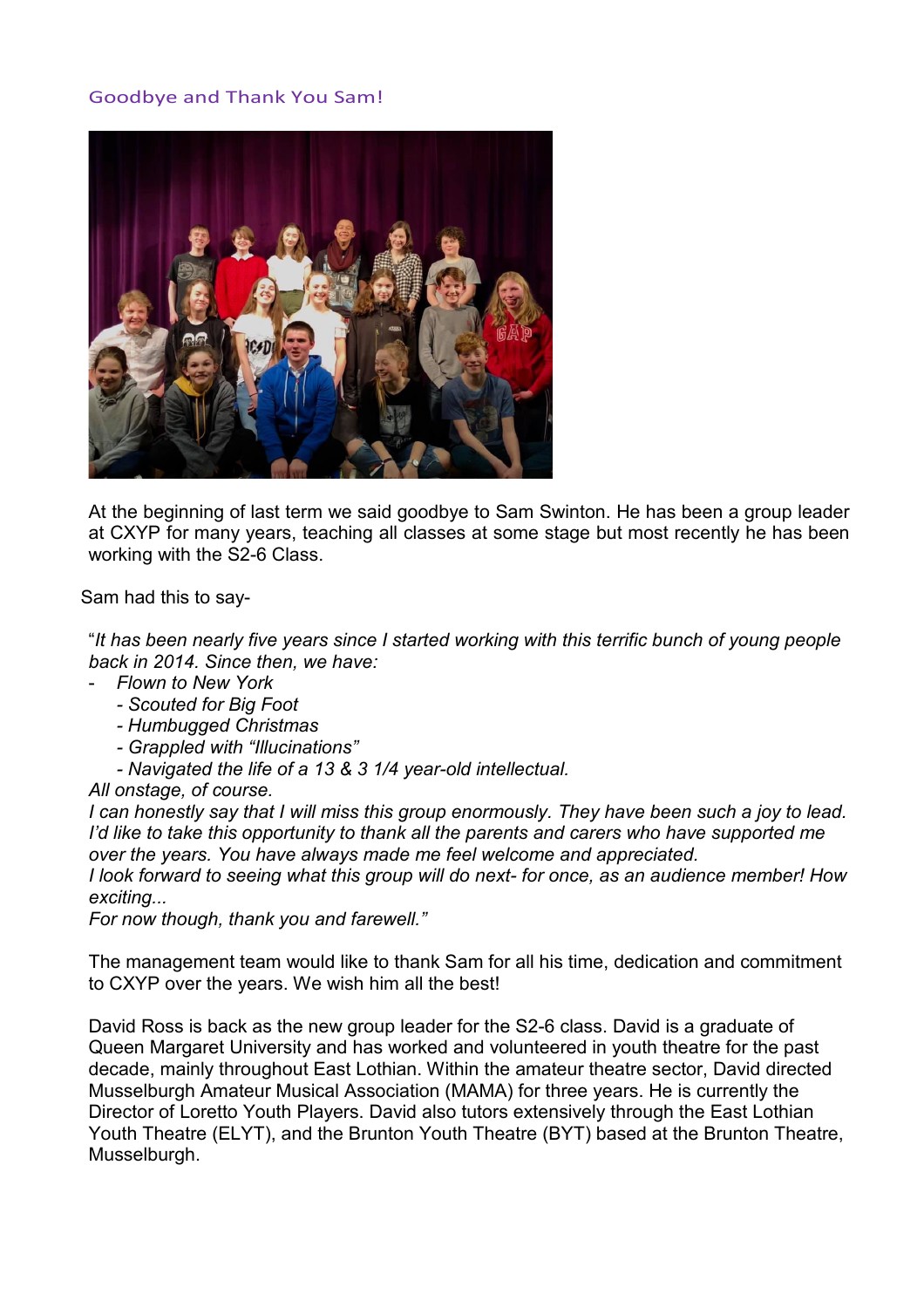# Primary Classes Theatre Trip



We are hoping to organise a theatre trip to see Horrible Histories Awful Egyptians at Edinburgh Festival Theatre on Sunday 16<sup>th</sup> June at 3pm.

Using actors and ground-breaking 3D special effects, this show is guaranteed to thrill you. Historical figures and events will come alive on stage and hover at your fingertips! From the fascinating Pharaohs to the power of the pyramids, discover the foul facts of death and decay with the meanest mummies in Egypt. Are you ready to rumble with Ramesses the Great? Dare you enter through the Gates of the Afterlife? It's the history of Egypt with the nasty bits left in!

Tickets for this are limited and will be offered out to those in the Primary 1-4 and Primary 5-7 class on a first come and first served basis. If you are interested in attending please email for more information.

### Parent Volunteers

Currently, we are looking for parent volunteers to help us with the new term ahead. We are extremely grateful for any time you can spare in assisting us with the smooth running of our drama sessions and in the run up to our performances. We need volunteers to help source props, costumes, build set, work front of house- selling programmes and raffle tickets. We also need people to be chaperones on the performance nights. If you would like to volunteer please send us an email or speak to one of the Group Leaders or Daphne Chad on Tuesday.

# New Term Subscriptions

This terms fee for all classes is £42 for a single child, and £74 for two siblings, covering 11 session (i.e. including all extra rehearsals). Please note – although CXYP has to cover the costs of our activities, we are committed to providing access to all young people who want to be part of it. We do understand that there are many financial pressures on parents, and